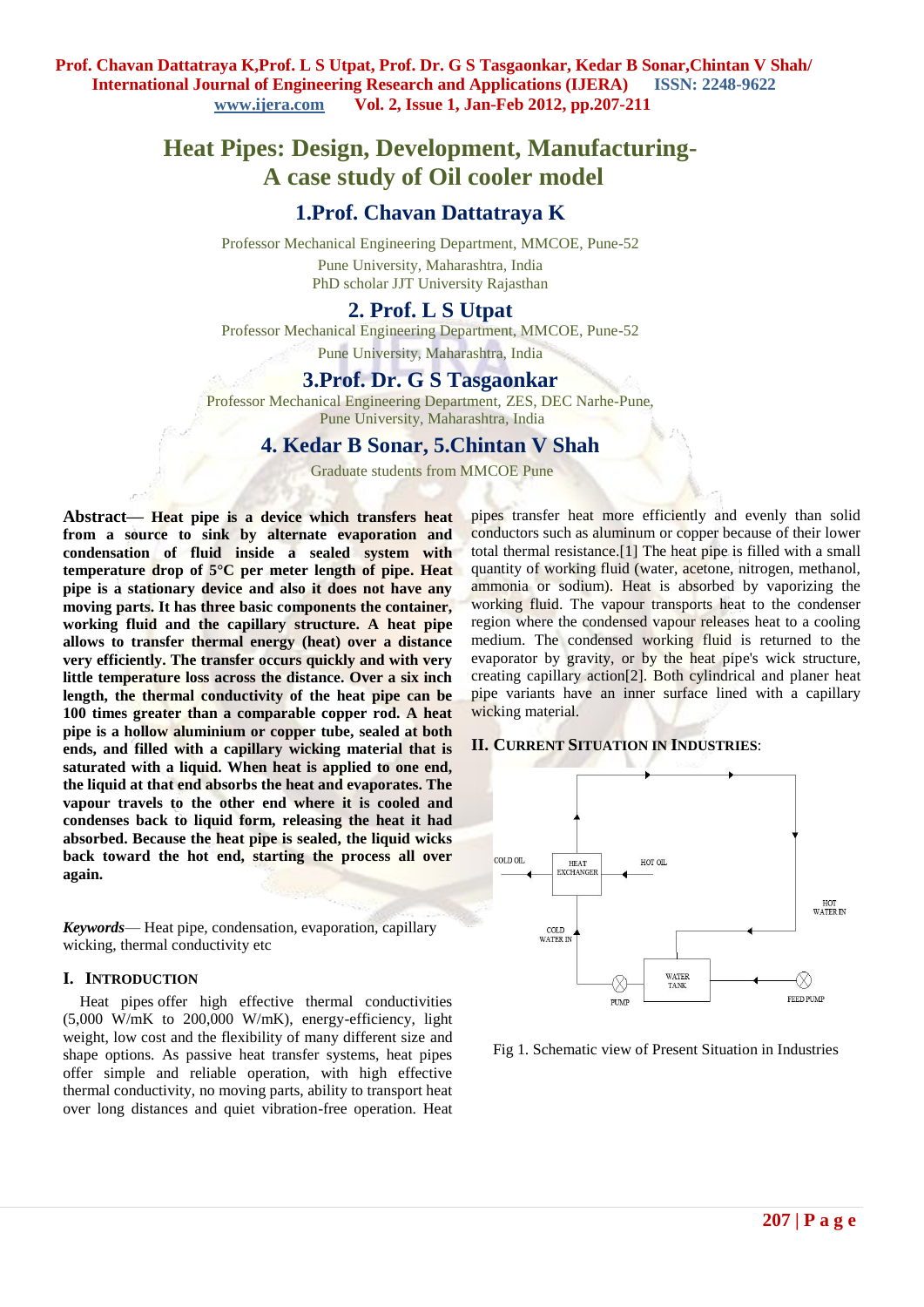#### **III. DRAWBACKS OF USING ABOVE PROCESSES IN INDUSTRIES**:

- Large utilization of electricity,
- Large Usage of water,
- It takes more space,
- It requires more maintenance,
- Running cost is high.

## **IV.** TO OVERCOME THESE DIFFICULTIES A **EFFECTIVE & EFFICIENT METHOD OF COOLING IS DEMANDED:**

 To develop an Oil Cooler on the concept of Heat-Pipe, which can cool the high temperature Servo System 57 (Oil) from 200°C to working temperature 100°C at 5 lpm flow rate.

#### **V. THE COOLER REQUIREMENTS:**

- It should utilize less quantity of Water.
- It should utilize less Power.
- It should reduce temperature of oil with the help of Natural Circulation.
- It should occupy less space.
- It should have less running cost.
- It should have less maintenance.
- It should avoid problems like corrosion, scaling, etc.
- Environmental friendly[6].

#### **VI. BASIC CONCEPT OF HEAT PIPE**:



Fig 2. Schematic representation of Heat Pipe

# **VII. THE BASIC COMPONENTS OF A HEAT PIPE ARE:**

- A. The container,
- B. The working fluid,
- C. The wick or capillary structure.
- A. The container :

Container of heat pipe should have following properties –

- Compatibility (both with working fluid and external environment)
- Strength to weight ratio
- Thermal conductivity
- Ease of fabrication, including welding, machineability and ductility
- Porosity
- Wettability.
- B. Working fluid:

The prime requirements are –

- compatibility with wick and wall materials,
- good thermal stability,
- high latent heat,
- high thermal conductivity,
- low liquid and vapour viscosities,
- high surface tension.

| <b>MEDIUM</b> | <b>MELTING PT</b><br>$(^{\circ}C)$ | <b>BOILING PT AT</b><br><b>ATM PRESSURE</b><br>$(^{\circ}C)$ | <b>USEFUL</b><br>RANGE $(^{\circ}C)$ |
|---------------|------------------------------------|--------------------------------------------------------------|--------------------------------------|
| Helium        | $-271$                             | $-261$                                                       | $-271$ to $-269$                     |
| Nitrogen      | $-210$                             | - 196                                                        | $-203$ to $-160$                     |
| Ammonia       | $-78$                              | $-33$                                                        | $-60$ to $100$                       |
| Acetone       | $-95$                              | 57                                                           | $0$ to 120                           |
| Methanol      | -98                                | 64                                                           | 10 to 130                            |
| Flutec PP2    | -50                                | 76                                                           | $10 \text{ to } 160$                 |
| Ethanol       | $-112$                             | 78                                                           | 0 to 130                             |
| Water         | $\Omega$                           | 100                                                          | 30 to 200                            |
| Toluene       | $-95$                              | 110                                                          | 50 to 200                            |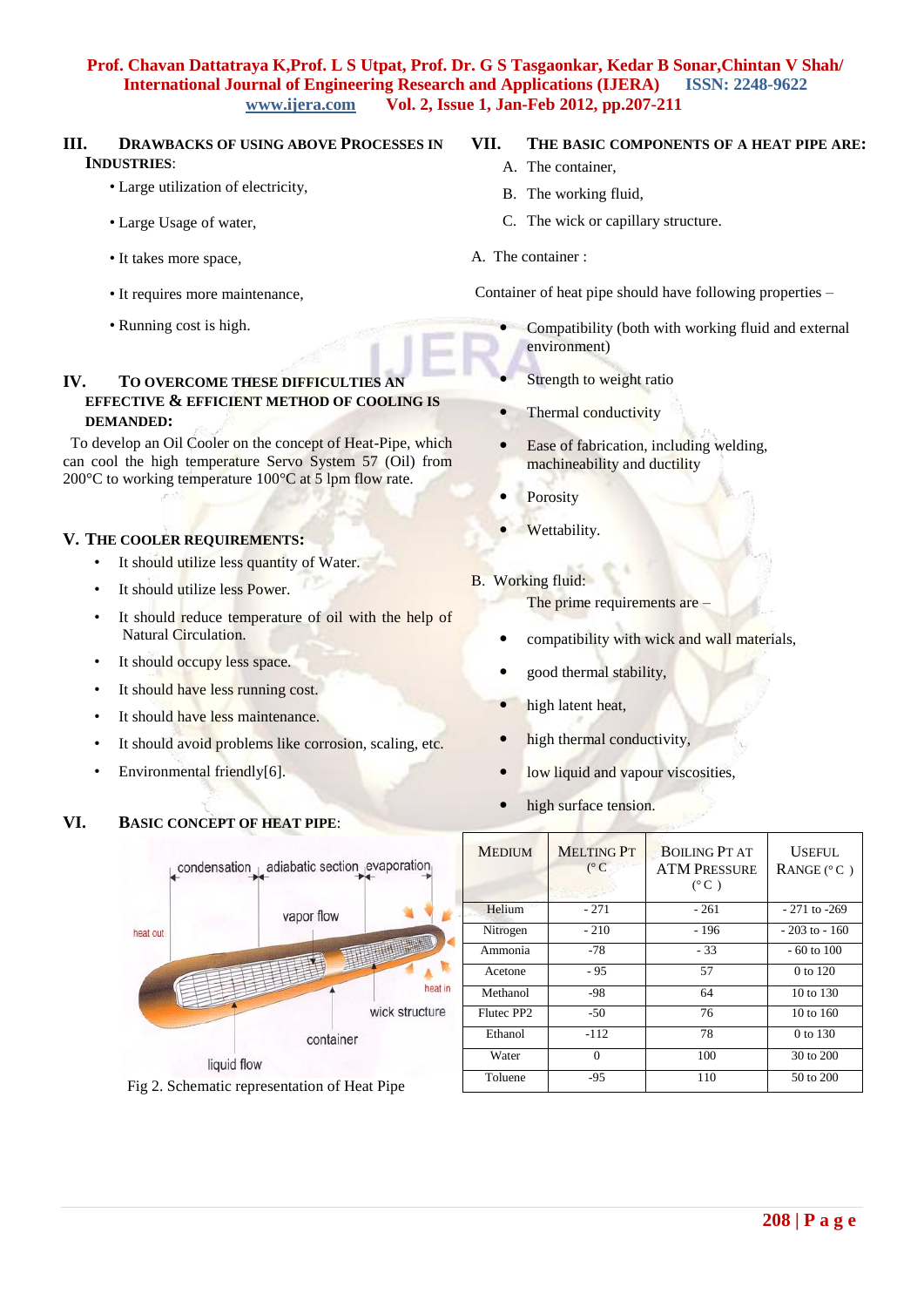| <b>MEDIUM</b> | <b>MELTING PT</b><br>$(^{\circ}C)$ | <b>BOILING PT AT</b><br><b>ATM PRESSURE</b><br>$(^{\circ}C)$ | <b>USEFUL</b><br>RANGE $(°C)$ |
|---------------|------------------------------------|--------------------------------------------------------------|-------------------------------|
| Mercury       | $-39$                              | 361                                                          | 250 to 650                    |
| Sodium        | 98                                 | 892                                                          | 600 to 1200                   |
| Lithium       | 179                                | 1340                                                         | 1000 to 1800                  |
| Silver        | 960                                | 2212                                                         | 1800 to 2300                  |

#### **VIII. WICK OR CAPILLARY STRUCTURE**:

.

Two main types of wicks: homogeneous and composite.

- A. Homogeneous made from one type of material or machining technique. Tend to have either high capillary pressure and low permeability or the other way around. Simple to design, manufacture, and install.
- B. Composite made of a combination of several types or porosities of materials and/or configurations. Capillary pumping and axial fluid transport are handled independently. Tend to have a higher capillary limit than homogeneous wicks but cost more.





## **IX. HEAT PIPE PRINCIPLE**:



Fig 4. Figure showing Heat Pipe Principle[8].

# **X. APPLICATIONS:**

- Space Technology
- Heat pipes for Dehumidification and Air conditioning
- Notebook And Mobile Pcs Thermal Control
- Laptop Heat Pipe Solution
- Electronic Equipment cooling
- Used in between in Solar Panels and Solar Plates.

# **XI. WORKING MODEL OF OIL COOLER:**



Fig 5. Working model of oil cooler.[7]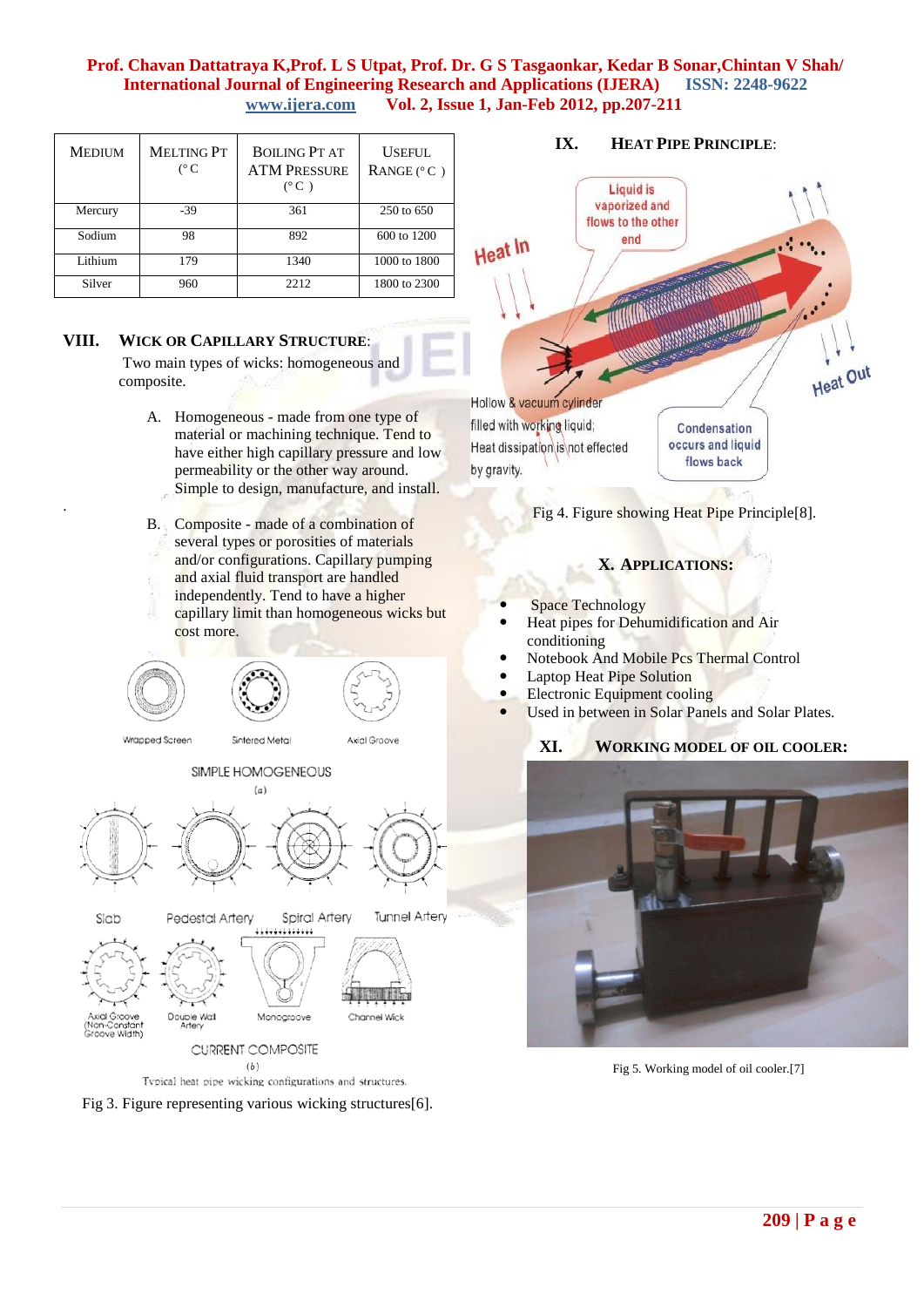**XII. PERFORMANCE TESTING:**

# **XIV. TEMPERATURE DROP (ΔT C) VS INLET TEMPERATURE ( C):**